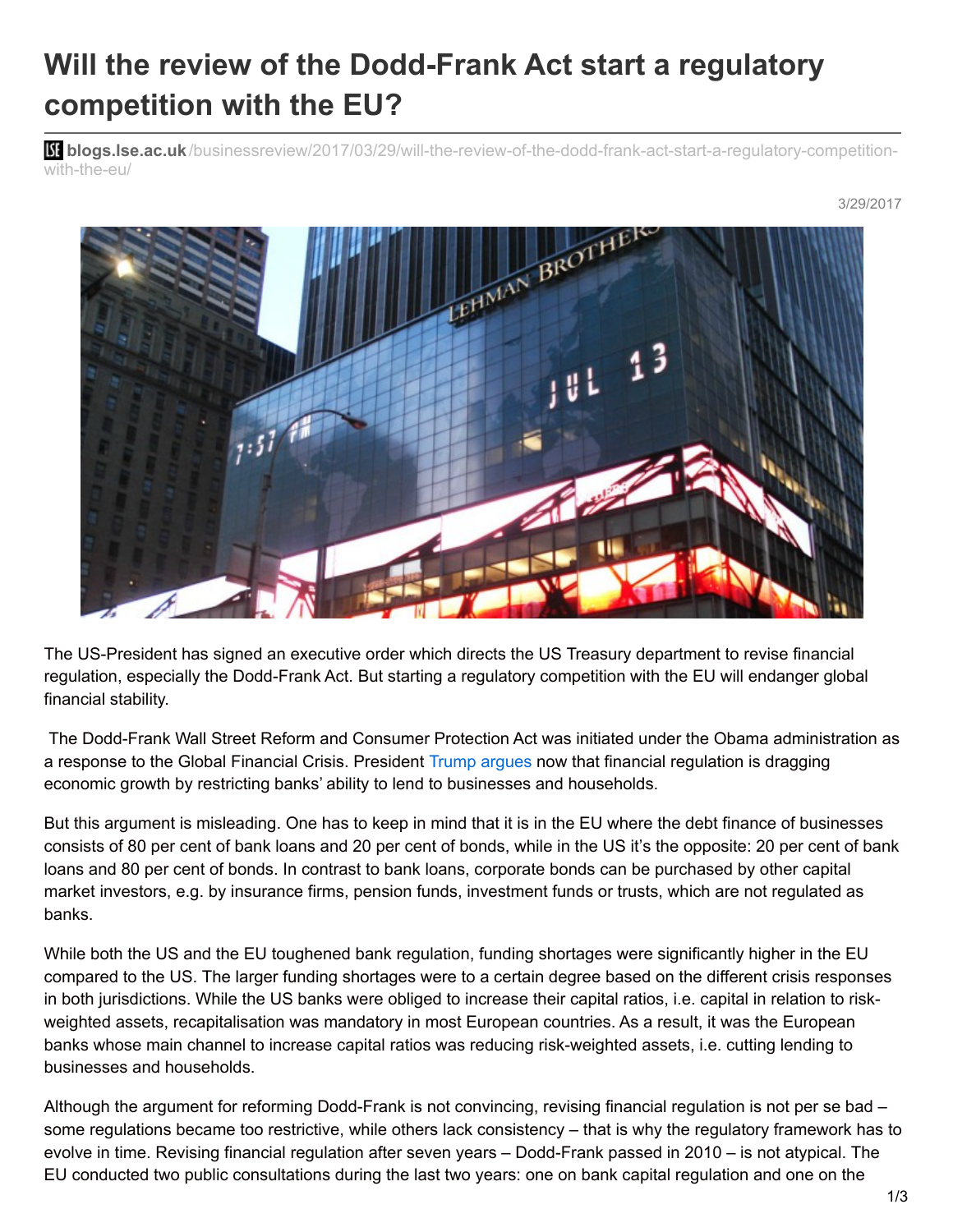establishment of a Capital Markets Union. And similar to the US, the EU was concerned over funding shortages. But the problem is that differences in financial regulation between the EU and the US will cause regulation at the global level to become inconsistent. This is what the G20 wanted to prevent when they formulated common objectives for global financial regulation.

The big question is whether the US intends to deviate from the common objectives now. The [President's](https://www.whitehouse.gov/the-press-office/2017/02/03/presidential-executive-order-core-principles-regulating-united-states) executive order defines core principles for the regulation of the US financial system and the Secretary of the Treasury should report to what extent existing regulations promote or hinder the core principles. While it is hard to predict the exact recommendations, it can be discussed to what extent inconsistencies at the level of global financial regulation can be expected.

The first principle addresses consumer protection, which was strengthened after the global financial crisis, e.g. through the establishment of the Consumer Financial Protection Bureau, to guard against abusive or misleading retail financial products. Weakening consumer protection might have primarily domestic consequences. But it should not be neglected that the root cause of the crisis was a domestic real estate bubble based on loose lending standards.

The second principle is in line with the international consensus of preventing bailouts to failing banks. But this principle does not rule out that the rules designed to achieve a better resolvability for large banks will not be lightened. And it also does not rule out the abatement of the Volcker rule, which restricts banks' proprietary trading and excessive risk-taking.

The third principle addresses systemic risks. Whether the President will regard risks as large or small depends a lot on the design of the underlying impact analysis. In principle, deregulation could mean a deviation of the US from global rules and standards on which regulators agreed in international forums like the Financial Stability Board (FSB) or the Basel Committee on Bank Supervision (BCBS).

The President's fourth principle wants the American companies to be competitive with foreign firms. This could mean that he wants to get rid of regulations which make it hard for small and mid-sized companies to get financing. But it could also mean, that he wants foreign firms' access to American banks restricted, e.g. through higher riskweights for loans to foreign companies in bank capital regulation.

The next principle, which says that American interests in international financial regulatory negotiations and meetings should be advanced, smells at lot like protectionism. It would probably mean that the US takes a different view in international forums. If the US wants to lessen standards, barriers for cross-border capital mobility will arise. The question here is also whether the US wants to protect domestic firms from foreign investors.

This point is strengthened with last principle of restoring public accountability within Federal financial regulatory agencies. It can be interpreted as limiting the Federal Reserve Bank's role. Since Fed-chair Janet Yellen has the responsibility for monetary policy as well as for financial supervision and since her appointment has to be renewed next year, there might be a chance for Trump to replace her with someone who shares more his views on financial regulation.

The problem for the EU with revising Dodd-Frank, which likely coincides with the exit of the United Kingdom from the EU, will be that the two countries with the most important global financial centres, New York and London, could start a regulatory competition with the EU in order to attract businesses for their financial centres. The EU could then be tempted to lessen standards, too. Such a race to the bottom in financial regulation will weaken the global financial system and make financial crises more likely.

The EU's response should not be to lessen its standards, but to promote the specialization of its own financial centres in continental Europe, especially in its competencies in financial technology.